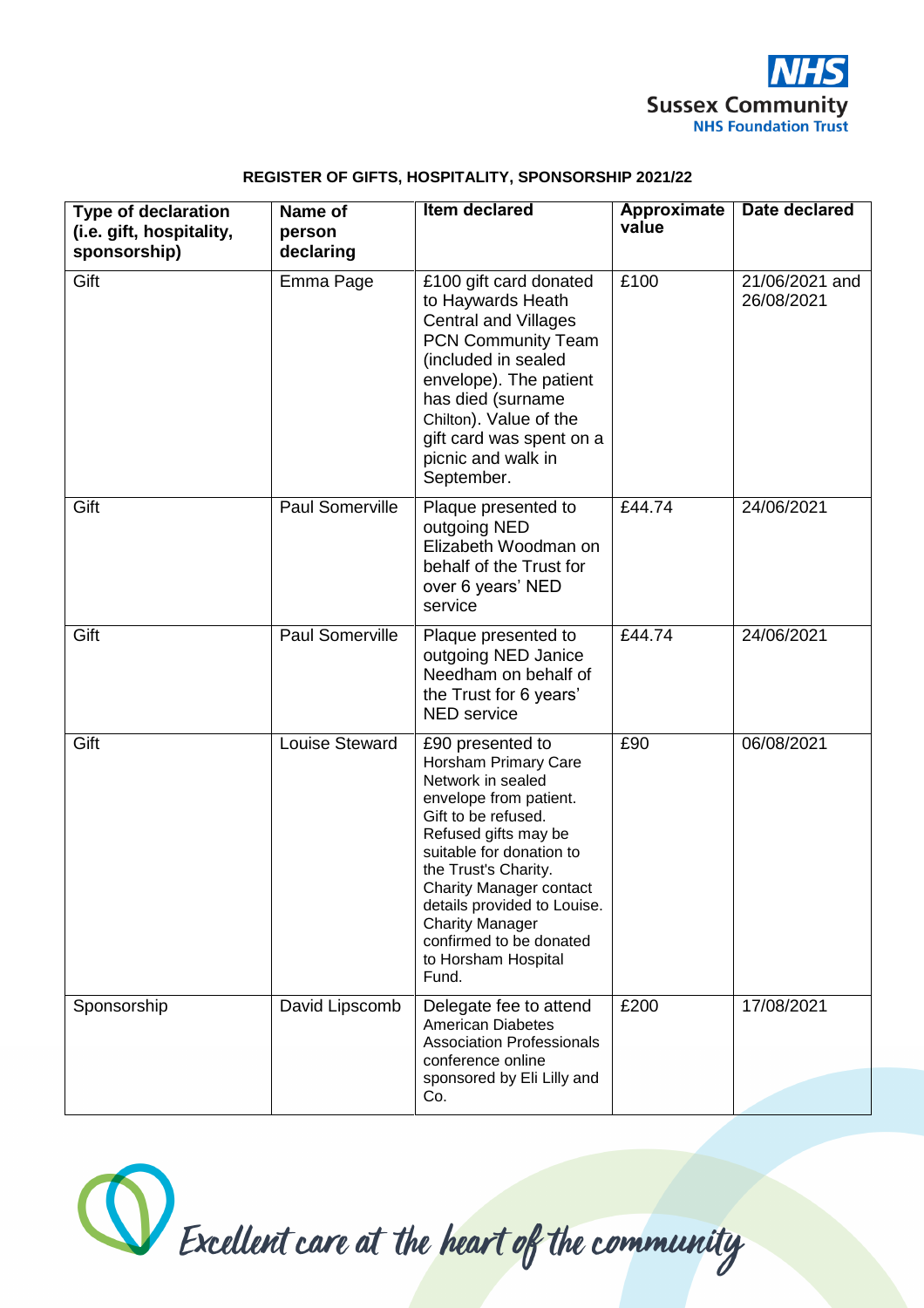| Sponsorship | David Lipscomb         | Delegate fee to attend<br>virtual European<br>Association for Study of<br><b>Diabetes Conference</b><br>(27/09/21 to 01/10/21)<br>sponsored by<br>AstraZeneca UK Ltd.                                                                                                                                                                 | £150                                            | 07/09/2021    |
|-------------|------------------------|---------------------------------------------------------------------------------------------------------------------------------------------------------------------------------------------------------------------------------------------------------------------------------------------------------------------------------------|-------------------------------------------------|---------------|
| Gift        | Paul Somerville        | Plaque presented to<br>outgoing NED Stephen<br>Lightfoot on behalf of<br>the Trust for over 8<br>years' NED service.                                                                                                                                                                                                                  | £44.74                                          | 30/09/2021    |
| Gift        | <b>Paul Somerville</b> | Plaque presented to<br>outgoing NED Maggie<br>loannou on behalf of<br>the Trust for 8 years'<br>NED service.                                                                                                                                                                                                                          | £44.74                                          | 30/09/2021    |
| Gift        | Diarmaid Crean         | Received 20 sets of the<br>following promotional<br>items from a digital<br>supplier QLIK<br>(pronounced Click):<br>Tote bag, pen, hand<br>sanitiser, notebook and<br>baseball cap. National<br>guidance says branded<br>promotional aids that<br>exceed a value of £6<br>are to be refused and<br>recorded. Refused and<br>recorded. | Promotional<br>items over<br>the value of<br>£6 | 02/12/2021    |
| Hospitality | <b>Kate Pilcher</b>    | SCFT was shortlisted,<br>in partnership with<br>The PSC a 2022 HSJ<br>award. SCFT paid for<br>4 seats at the<br>ceremony, PSC have<br>paid for 6 but will not<br>use 3 so offered these<br>to SCFT. Acceptance<br>approved by Siobhan<br>Melia, Chief<br>Executive.                                                                   | £1425                                           | 21/02/2022    |
| Gift        | <b>Kate Pilcher</b>    | Cowfold Fete (a<br>community event)                                                                                                                                                                                                                                                                                                   | £1140                                           | February 2022 |